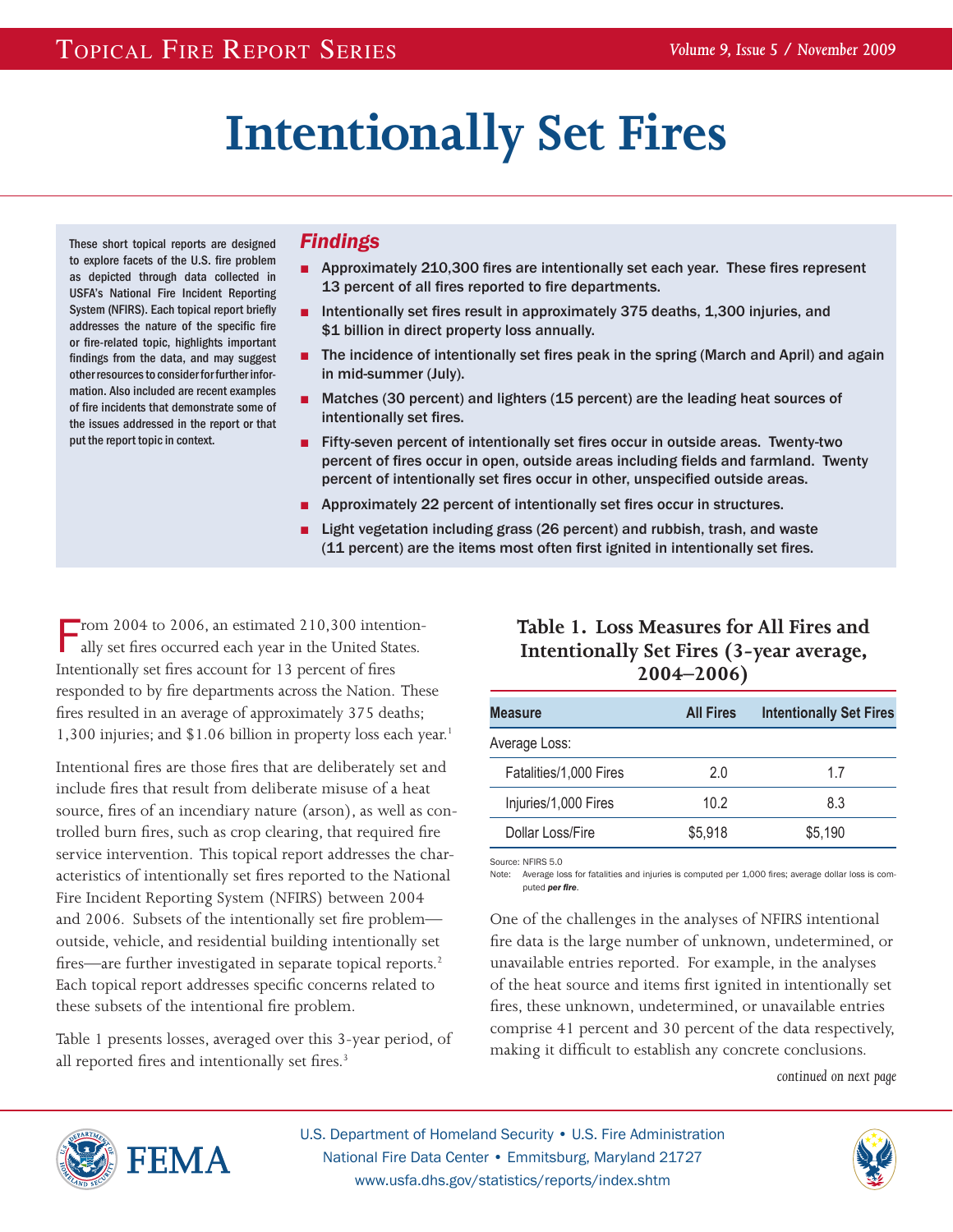#### *Incident Types for Intentionally Set Fires*

Approximately 40 percent of intentionally set fires are natural vegetation fires. Another 22 percent of intentionally set fires occur in structures, followed by 15 percent in vehicles,

and 12 percent in outside rubbish.<sup>4</sup> The rest of intentionally set fires occur in smaller categories, 7 percent in special outside properties, 2 percent in other areas, 1 percent in mobile properties used as fixed structures, and 1 percent are cultivated vegetation or crop fires (Figure 1).



**Figure 1. Intentional Fires by Type of Incident** 

Source: NFIRS 5.0 Note: Total percents may not add to 100 percent due to rounding.

#### *When Intentionally Set Fires Occur*

As shown in Figure 2, intentionally set fires occur mainly in the late afternoon and early evening, peaking from 4 p.m. to 7 p.m. This 3-hour period accounts for 19 percent of intentionally set fires. Fires occur the least often in the morning hours from  $5$  a.m. to  $9$  a.m.<sup>5</sup>

Figure 3 illustrates that intentionally set fires occur differently throughout the year. Intentionally set fires peak in the spring during March and April (23 percent). March and April tend to have lower humidities, and the winds during these months tend to be higher.<sup>6</sup> Outside areas are usually filled with easily ignited dry vegetation providing the fuel for fires. Another peak occurs in July (10 percent), due in part to lighters and matches igniting fires among light vegetation and trash. July also includes fireworks fires in the days around July 4 (July  $3$  – July 5), a period when fireworks account for 34 percent of intentional fires.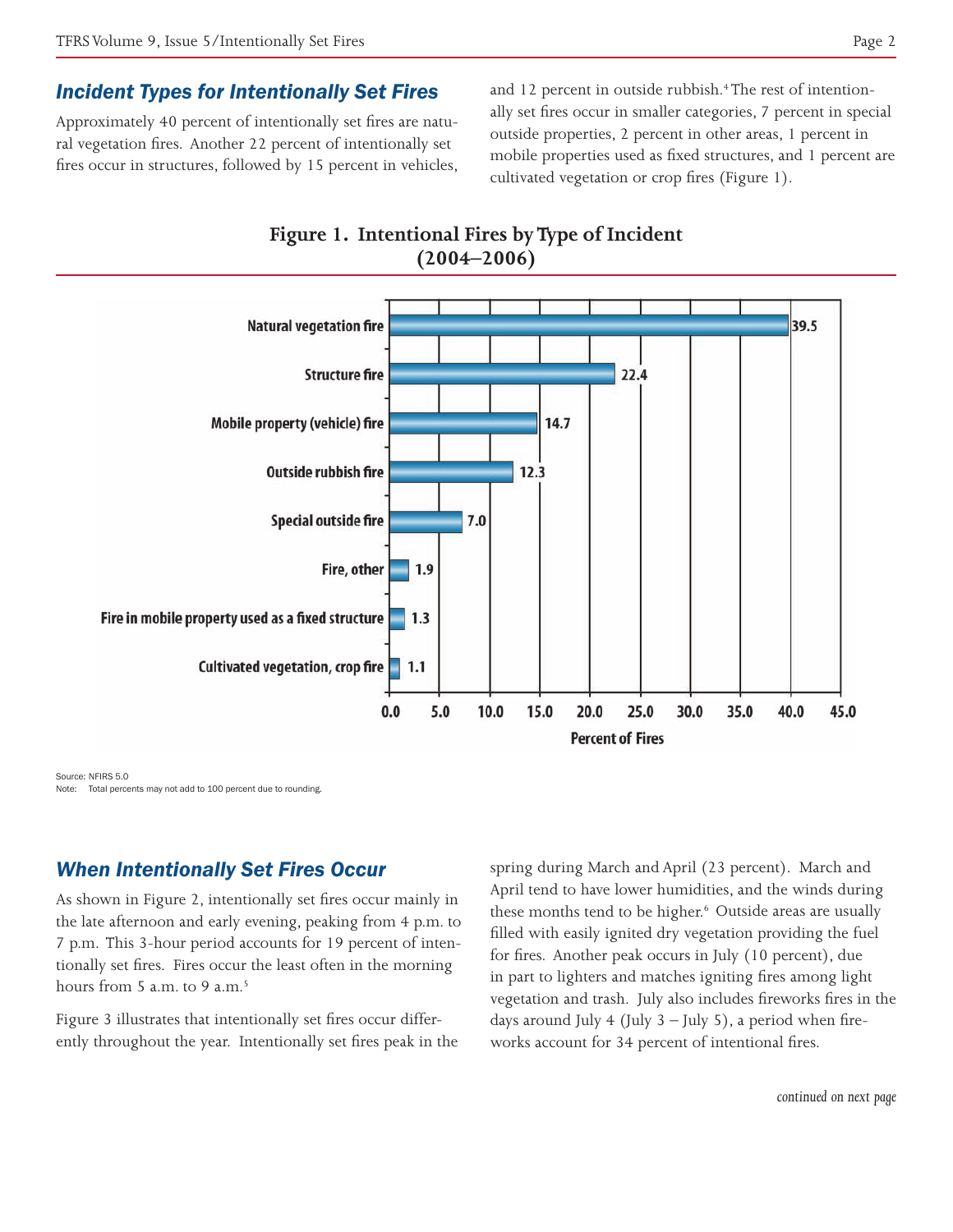



Source: NFIRS 5.0

**Figure 3. Intentionally Set Fires by Month (2004–2006)**



Source: NFIRS 5.0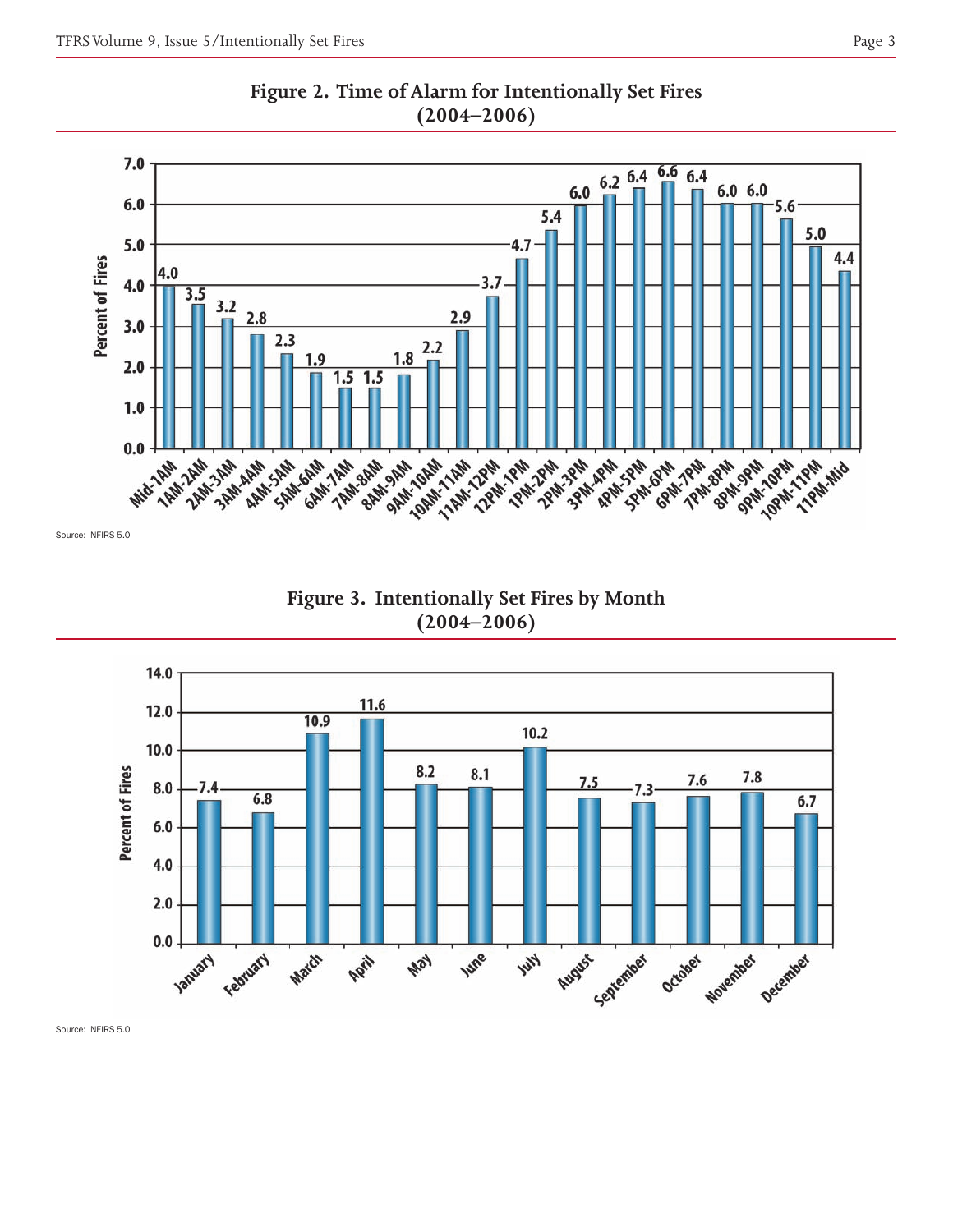#### *Where Intentionally Set Fires Start (Area of Fire Origin)*

Over half of all intentionally set fires, 57 percent, originate in outside areas. Of intentionally set fires in these outside areas, 39 percent occur in farmlands and fields (22 percent of all intentional fires) and 35 percent occur in non-specific general outside areas (20 percent of all intentional fires). The second most common area of fire origin is in vehicles (14 percent). Fires in operator/passenger areas account for 56 percent of fires in vehicles (or 8 percent of all intentional fires). (Figure 4.)



**Figure 4. Area of Fire Origin in Intentionally Set Fires (2004–2006)**

Source: NFIRS 5.0

#### *How Intentionally Set Fires Start (Heat Source)*

As might be expected, 67 percent of intentionally set fires are started from open flames or smoking materials (Figure 5). Not surprisingly, the subcomponents of this category comprise three of the top four leading sources of heat in all intentionally set fires—heat from matches (30 percent), lighters for cigarettes or cigars (15 percent), and heat from other open flame or smoking materials (12 percent). Often fire investigators do not know whether a match, lighter, or cigarette was used to ignite gasoline poured to start a vehicle fire; the particular heat source is sometimes less important to discern than knowing that the fire was intentionally set.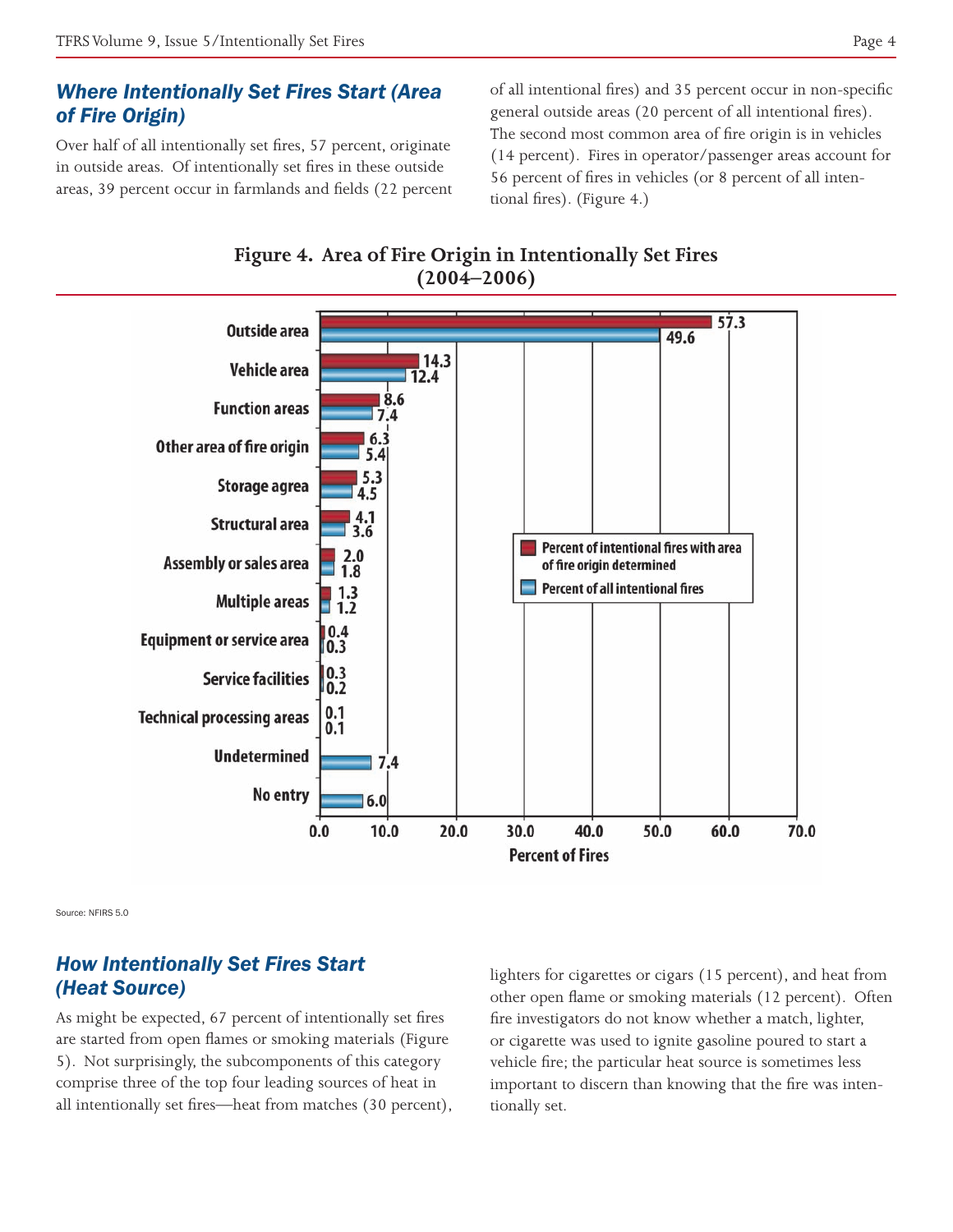

**Figure 5. Sources of Heat in Intentionally Set Fires (2004–2006)**

Source: NFIRS 5.0

## *What Ignites First in Intentionally Set Fires*

In 42 percent of intentionally set fires, the items first ignited fall under the general category of organic materials. This category primarily includes materials such as agricultural crops, light vegetation including grass, and heavy vegetation

(including trees and brush). Ignition of light vegetation accounts for 26 percent of all intentional fires (Figure 6).

The second leading category of items first ignited is general materials (19 percent), which includes rubbish, trash, waste, and paper products. Rubbish, trash, and waste account for 11 percent of all intentional fires.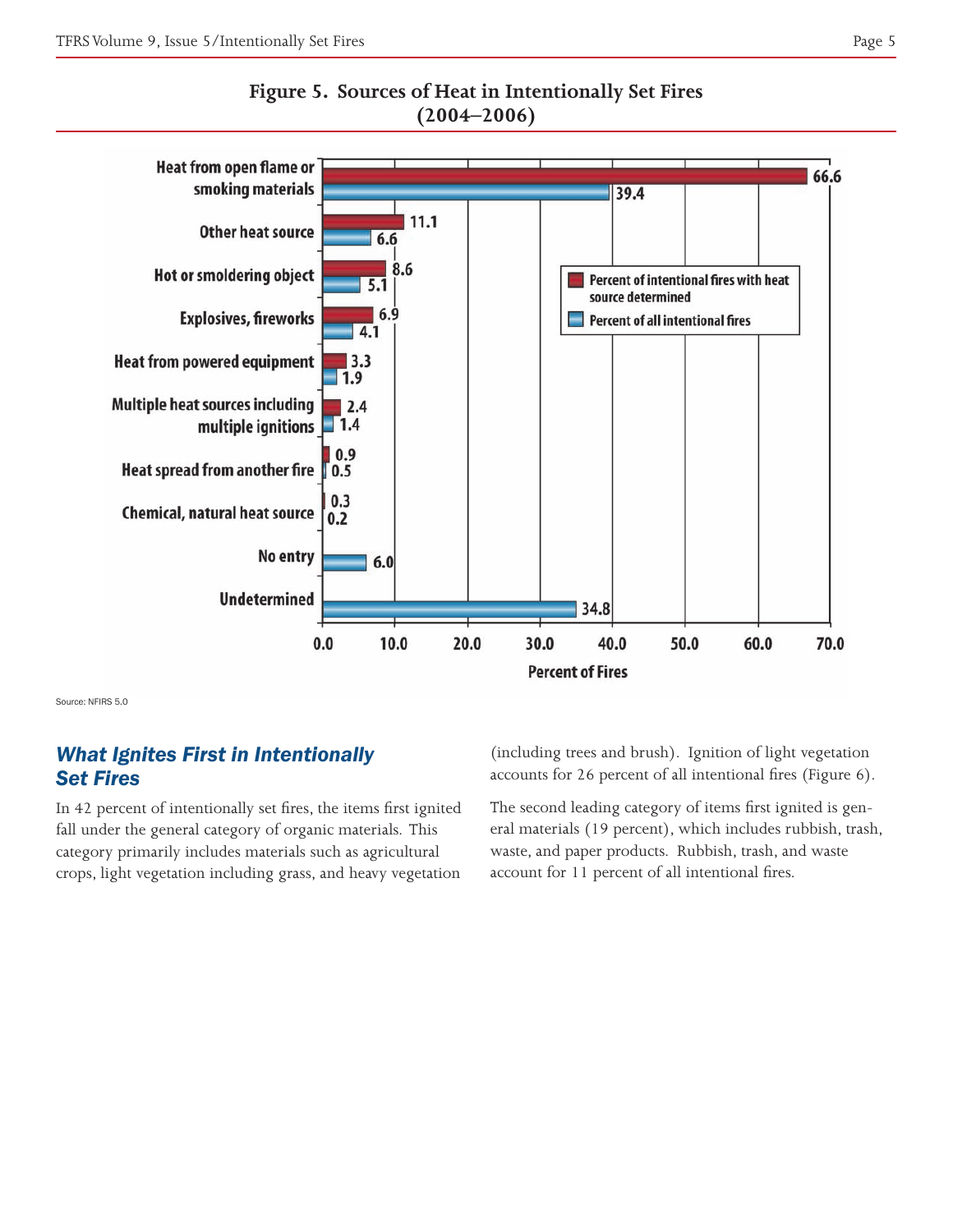



Source: NFIRS 5.0

# *Factors Contributing to Ignition*

Playing with a heat source accounts for 17 percent of intentional fires. This category includes playing with lighters, matches, and other open flame or smoking materials. These fires are considered to be intentionally set when someone, often a child in the case of lighters and matches,

is experimenting or otherwise intentionally igniting a fire. Outside/Open fire for debris or waste disposal accounts for 15 percent (Table 2). The largest category is "other factors" (23 percent), which includes unspecified components that did not fit into any other category of contributing ignition factors.

## **Table 2. Leading Factors Contributing to Ignition for Intentionally Set Fires (Where Factor Contributing Specified, 2004-2006)**

| <b>Factors Contributing to Ignition</b>             | <b>Percent of Intentionally Set Fires</b> |
|-----------------------------------------------------|-------------------------------------------|
| Playing with heat source                            | 16.6                                      |
| Outside/open fire for debris or waste disposal      | 15.3                                      |
| Misuse of material or product, other                | 13.1                                      |
| Abandoned or discarded materials or products        | 8.3                                       |
| Flammable liquid used to kindle fire                | 5.2                                       |
| High wind                                           | 4.5                                       |
| Agriculture or land management burns                | 4.4                                       |
| Other, unspecified factors contributing to ignition | 22.9                                      |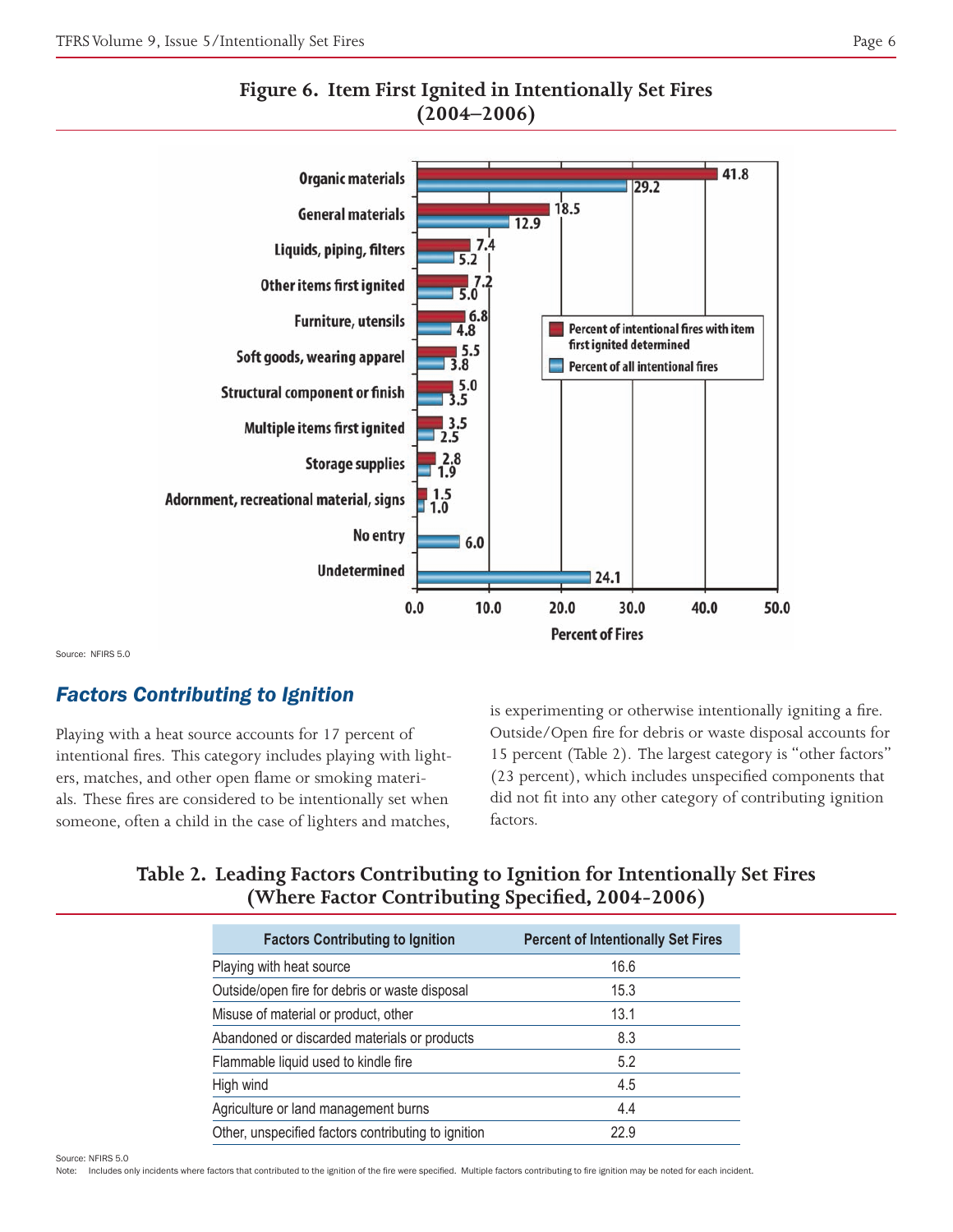## *Examples*

The following are some recent examples of intentionally set fires reported by the media.

- October 2008: Firefighters in Topeka, Kansas, dealt with 17 intentionally set fires. Investigators stated that the majority of the fires were considered to be arson, and may include intentional fires that do not fit the legal definition of arson.<sup>7</sup>
- January 2008: An intentionally set fire damaged an apartment complex in southwest Houston, Texas. Investigators believe that the fire can be linked to 30 other intentional fires reported in the area.<sup>8</sup>
- November 2006: The National Park Service, Bureau of Land Management, and U.S. Forest Service are becoming more comfortable using fire as an "essential ecological process" that clears out underbrush and small trees to create forest openings in a mosaic pattern. These conditions help keep small fires from growing into large, catastrophic fires.<sup>9,10</sup>

# *Conclusion*

Intentionally set fires have been given significant attention, largely because they account for many injuries and deaths and cause much dollar loss. Intentional fires have become the focus of attention within the State and Federal governments, local and State fire departments, and the criminal justice system. Intentionally set fires account for 13 percent of all fires. Intentionally set fires also account for 10 percent of all fire deaths and 8 percent of all fire injuries. The challenge for communities and the fire service is to pinpoint the reasons why people set intentional fires and address these issues to prevent future fires from occurring, with the exception of controlled burn fires that are attended by the fire service.

# *NFIRS Data Specifications for Intentionally Set Fires*

Data for this report were extracted from the NFIRS annual Public Data Release (PDR) files for 2004, 2005, and 2006. Only version 5.0 data were extracted.

Intentionally set fires were defined as:

- Incident types 100-173;
- Incident type 110 (structure fire, other) was excluded as these incidents are NFIRS 4.1 incidents;
- The USFA cause hierarchy was used to determine intentionally set fire incidents:<sup>11</sup> [http://www.usfa.dhs.](http://www.usfa.dhs.gov/fireservice/nfirs/tools/fire_cause_category_matrix.shtm) [gov/fireservice/nfirs/tools/fire\\_cause\\_category\\_matrix.](http://www.usfa.dhs.gov/fireservice/nfirs/tools/fire_cause_category_matrix.shtm) [shtm](http://www.usfa.dhs.gov/fireservice/nfirs/tools/fire_cause_category_matrix.shtm); and
- Aid types 3 (mutual aid given) and 4 (automatic aid given) were excluded to avoid double counting of incidents.

To request additional information or to comment on this report, visit <http://www.usfa.dhs.gov/applications/feedback/index.jsp>